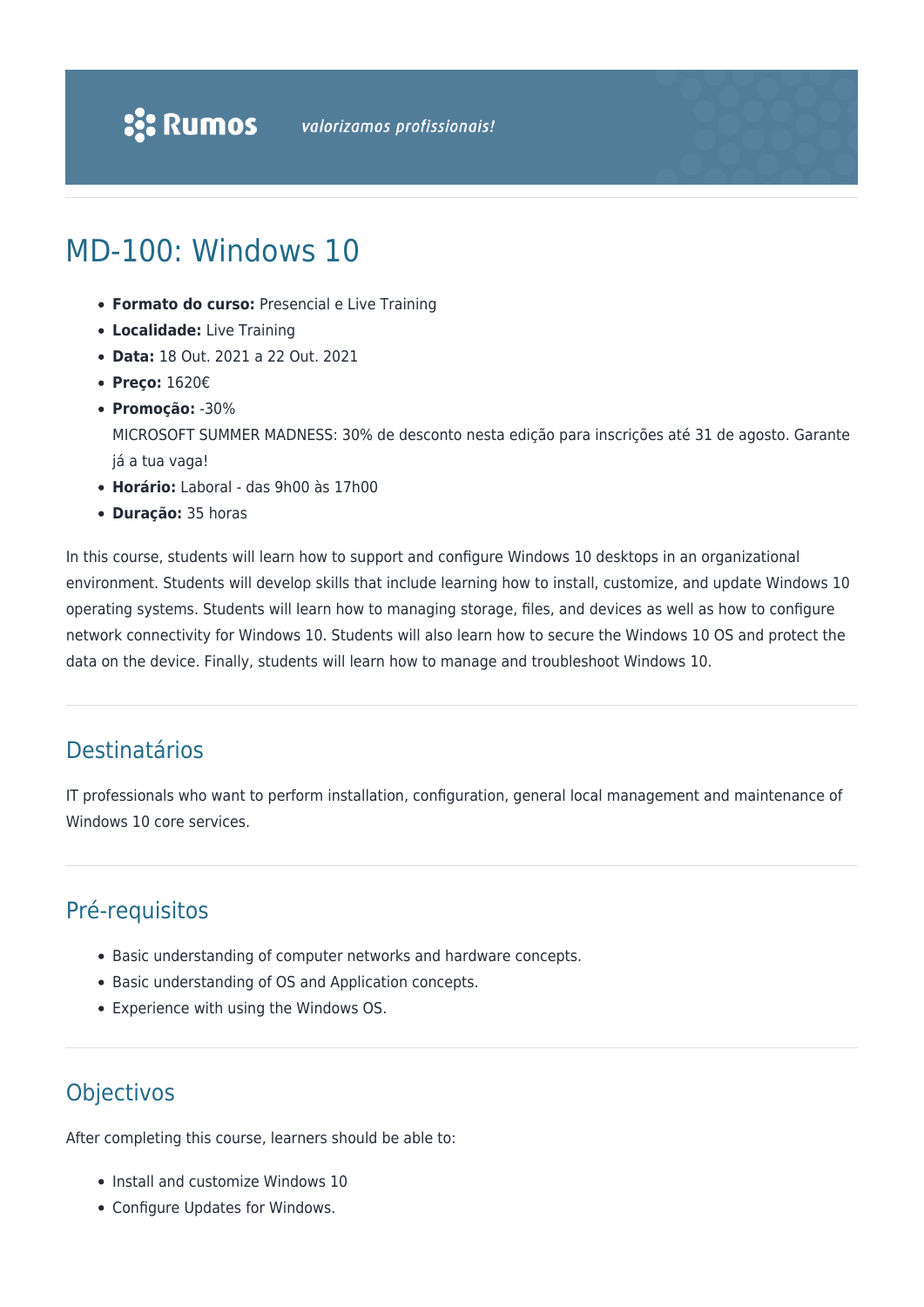- Configure devices and drivers for Windows.
- Configure storage for Windows.
- Configure network and remote management settings in Windows.
- Configure and manage browsers and applications in Windows.
- Configure account access and authentication.
- Configure file and folder permissions.
- Describe methods for securing Windows 10, common threats and methods for mitigating against them.
- Troubleshoot Windows and application installations.
- Troubleshoot hardware and driver issues.
- Troubleshoot file issues and perform recoveries.

# Programa

### **Installing Windows**

This module covers installing the Windows 10 OS. Students will learn the different editions of Windows 10, requirements, and new features introduced. This module covers how to install the OS, as well as methods for migrations and upgrading. Students will also learn about common tools used in the deployment process.

### Lessons

- Introducing Windows 10
- Windows 10 Editions and Requirements
- Deployment Options
- Upgrading to Windows 10
- Deployment Tools

Lab : In-place upgrade of Win7 to Win 10

Lab : Migrating User Settings using USMT

After completing this module, students will be able to:

- Understanding the different editions and features of Windows 10.
- Understand the Windows 10 client installation options.
- Practice installing Windows 10.
- Migrate content using the User State Migration Tool.

### **Post-installation Configuration and Personalization**

This module covers common post-installation tasks in Windows 10. Students will learn how to customize the user interface, as well as using the control panel and settings app to configure common OS settings. This course will also introduce students to Windows PowerShell. This module will cover how device drivers work and how they work. Students will also be introduced to managing and configuring hardware peripherals such as printers.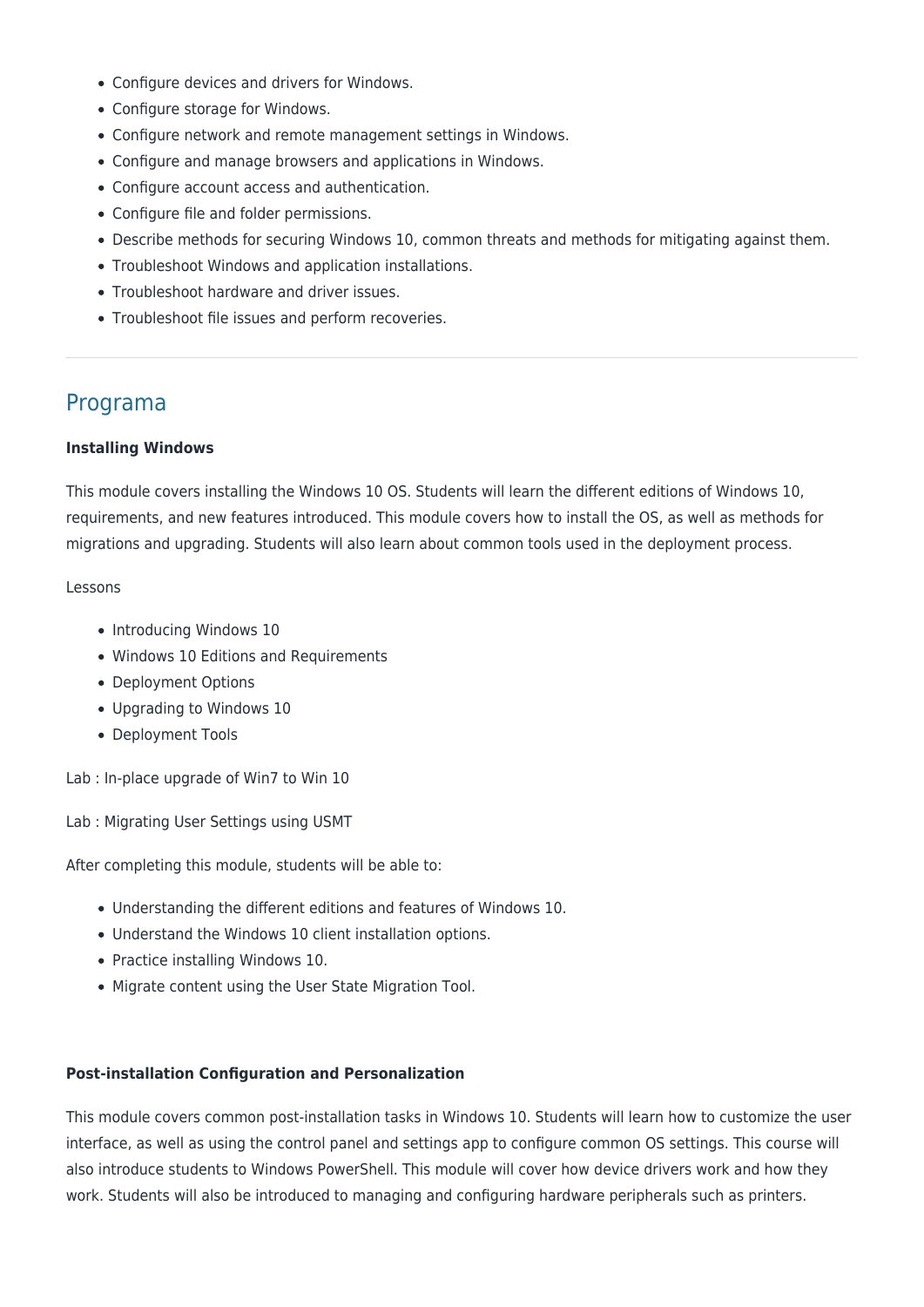#### Lessons

- Configure and Customize the Windows Start Menu
- Common Configuration Options
- Advanced Configuration Methods
- Managing Drivers and Devices
- Lab : Using Settings App & Control Panel
- Lab : Using Group Policy ObjectsLab : Using PowerShell to Configure Windows

Lab : Managing local and network printers

After completing this module, students will be able to:

- Customize the Windows 10 UI
- Configure device specific settings such as power plans and mobile device options.
- Use the Windows control panel and setting app to configure settings.
- Perform tasks using Windows PowerShell.
- Describe concepts related to drivers.
- Describe printer management concepts.
- Configure client-side printing and managing print server properties.

### **Updating Windows in Windows 10**

In this module, Students will learn about keeping Windows 10 up-to-date. Students will be introduced to the new Windows servicing model and how it applies to various scenarios. Students will learn the various different methods for updating Windows and applications, as well as managing updates using tools like group policy and Windows Update for Business.

#### Lessons

- Windows Servicing Model
- Updating Windows

Lab : Updating Windows 10

- Describe the Windows servicing model.
- Configure Windows update settings.
- Describe updating Windows using WSUS.
- Describe updating Windows using Windows Update for Business.
- Configure Windows update using group policy.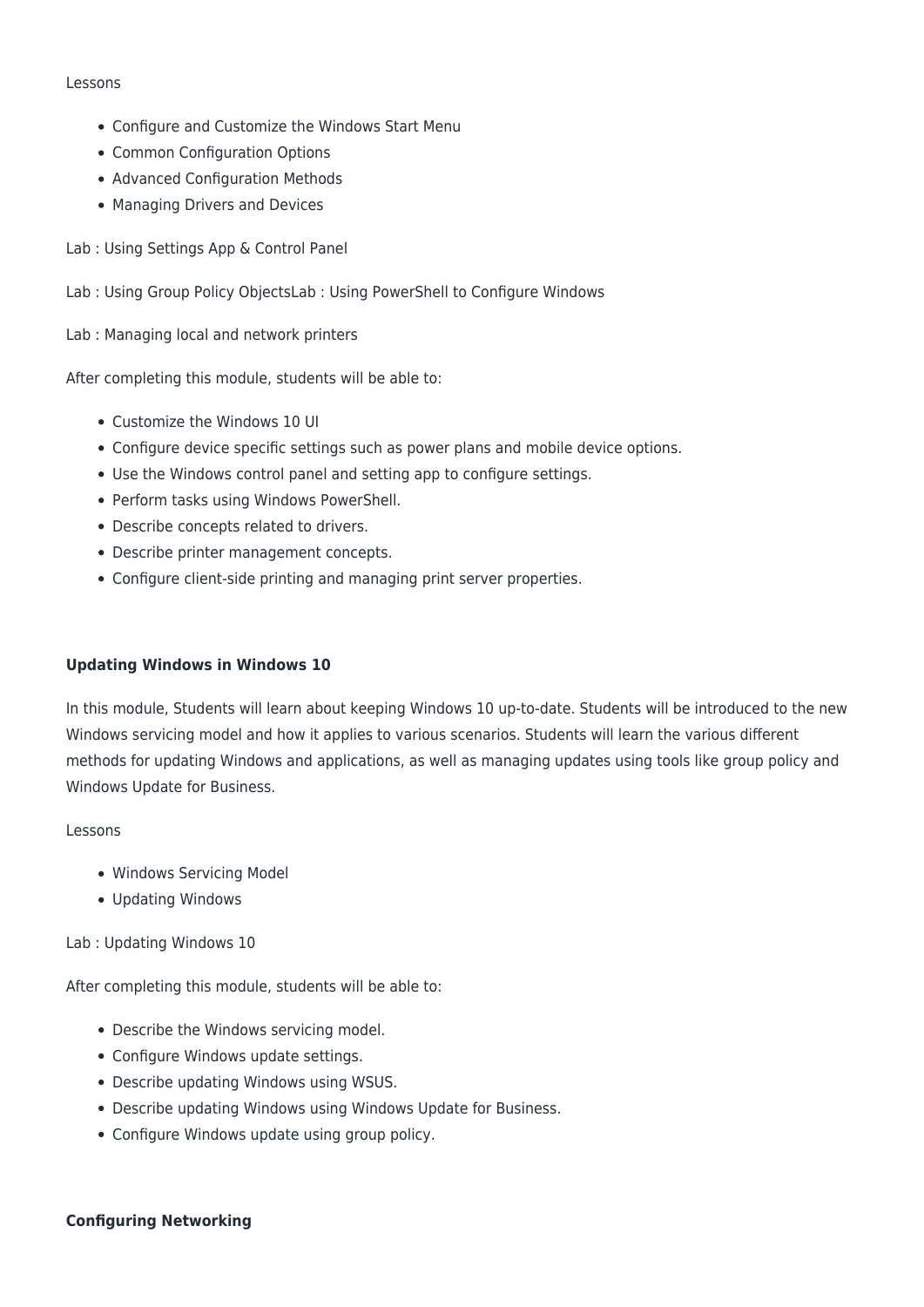In this module, Students will learn about networking concepts. This module will introduce to IPv4 and IPv6, and concepts like DNS. Students will learn how to configure network settings in Windows, as well as learn about wireless network technologies. The module will conclude with methods of managing Windows remotely.

# Lessons

- Configure IP Network Connectivity
- Implement Name Resolution
- Implement Wireless Network Connectivity
- Remote Access Overview
- Remote Management
- Lab : Configuring Network Connectivity
- Lab : Configuring and Testing Name ResolutionLab : Remote Management

After completing this module, students will be able to:

- Configure IP network connectivity.
- Describe how name resolution works.
- Describe remote access technologies like VPNs.
- Configure Windows for remote management and access.

# **Configuring Storage**

This module covers storage configuration and management in Windows 10. Students will be introduced to local, cloud and virtual storage options. This course will also cover configuring storage on client devices and introduce storage spaces.

# **Lessons**

- Overview of storage options
- Managing Local Storage
- Maintaining Disks and Volumes
- Managing Storage Spaces

Lab : Managing StorageLab : Compressing FoldersLab : Enabling Disk Quotas

Lab : Creating a Storage SpaceLab : Synchronizing files with OneDrive

- Describe the options and benefits of local, cloud, and virtual storage.
- Configure OneDrive.
- Configure local disk partitions and volumes.
- Describe the capabilities and benefits of Storage spaces.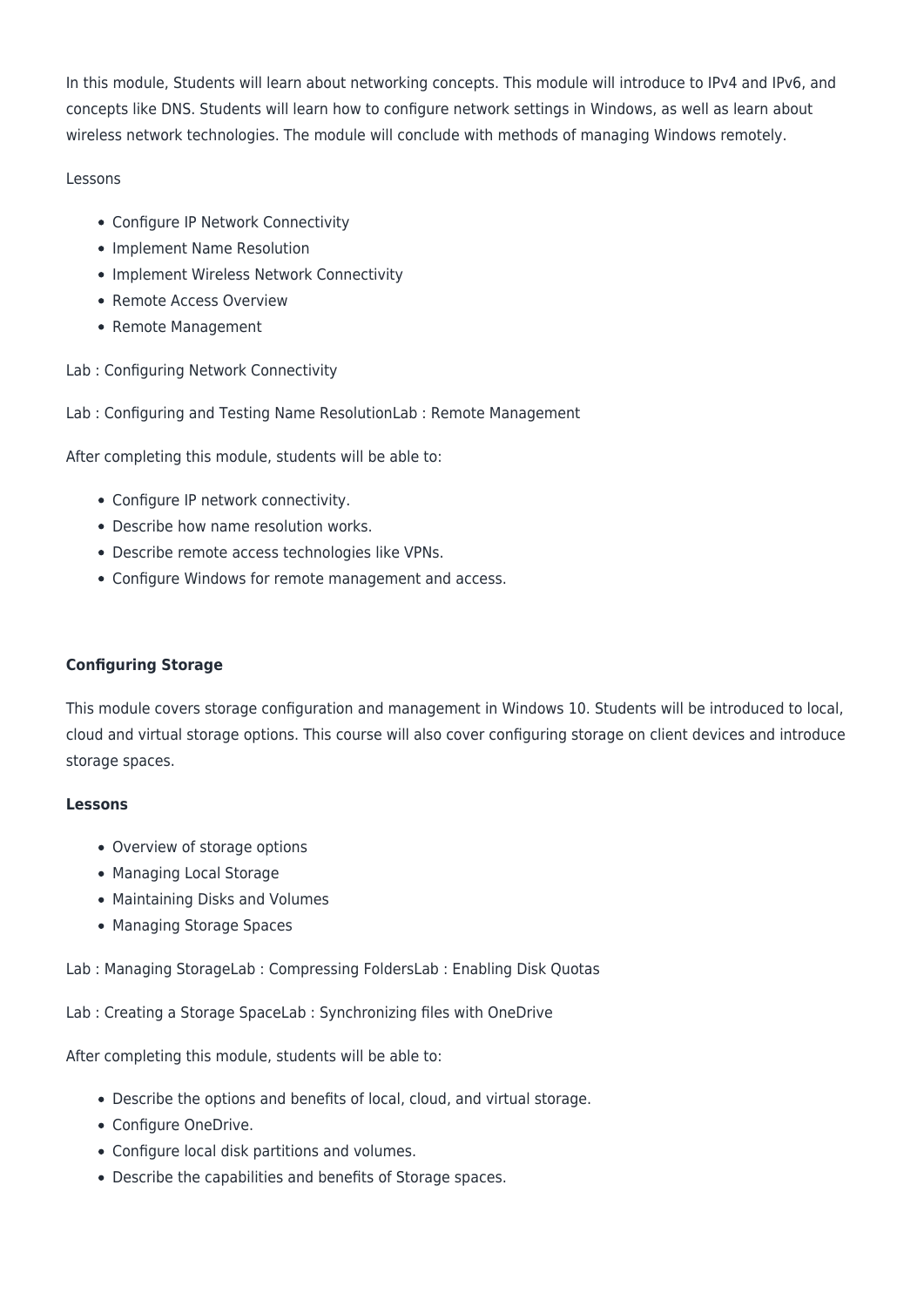# **Managing Apps in Windows 10**

In this module, Students will be introduced to App management in Windows 10. This module will cover the different types of apps and supported installation methods. Students will learn how to install apps using manual and automated methods, as well as manage app delivery using the Windows Store. Finally, this module will cover the differences between Internet Explorer and Microsoft Edge.

### Lessons

- Providing Apps to Users
- Managing Universal Windows Apps
- Web Browsers in Windows 10

Lab : Sideloading an AppLab : Installing and Updating Microsoft Store AppsLab : Configuring Internet Explorer Enterprise Mode

After completing this module, students will be able to:

- Describe the different types of applications.
- Install applications manually and using automated methods.
- Manage application deployment using the Windows Store.
- Learn about web browser features in Windows 10.

# **Configuring Authorization & Authentication**

This module introduces the tools and features of Windows 10 for authorizing access to Windows 10 clients. Students will learn about methods for how users sign-in to Windows 10. This module also covers restricting what users can or cannot do on a device through methods like UAC and account types.

### Lessons

- Authentication
- Configuring User Account Control
- Implementing Device Registration

Lab : Lab: Joining a DomainLab : Lab: Creating Security PoliciesLab : Lab: Configuring UAC

After completing this module, students will be able to:

- Describe the different methods for securing data and the Windows 10 OS.
- Describe the different types of user and service accounts.
- Configure Windows Hello.
- Configure user account control.

# **Configuring Data Access and Usage**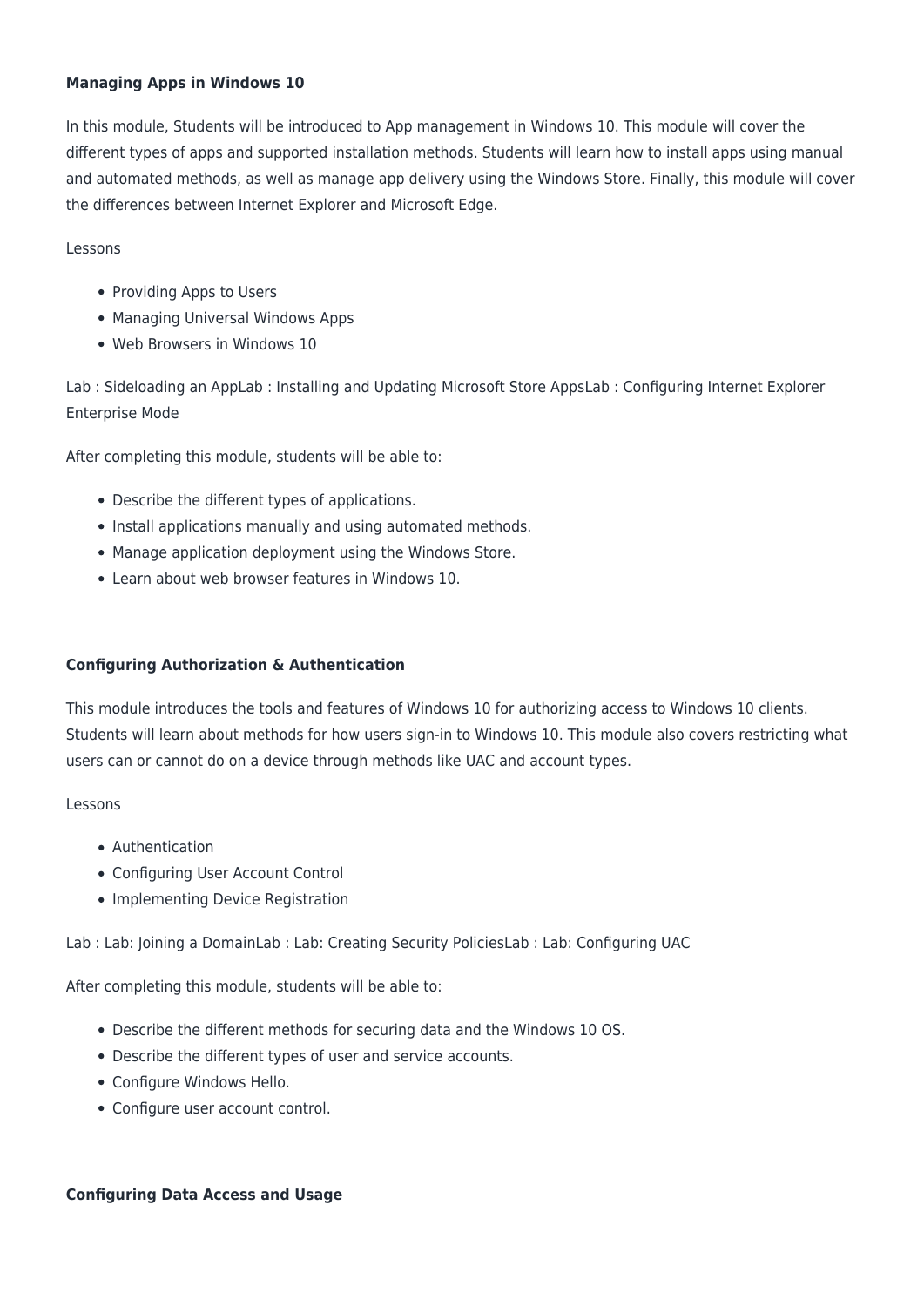In this module, Students will learn about permissions. This module will cover considerations for different files systems. Students will learn how to configure file and folder permissions as well as shared folders. The module will conclude with configuring settings through methods such as local and group policy.

# Lessons

- Overview of File Systems
- Configuring and Managing File Access
- Configuring and Managing Shared Folders

Lab : Creating, Managing, and Sharing a FolderLab : Using Conditions to Control Access and Effective Permissions

After completing this module, students will be able to:

- Describe the differences and benefits of supported file systems.
- Configure file and folder permissions.
- Configure shared folders.
- Secure Windows through local policy settings.

# **Configuring Threat Protection and Advanced Security**

This module introduces students to protecting devices from external threats. Students will learn about the different types of common threats. This module will teach students about using encryption, firewalls, and IPSec to help protect against threats. The module will conclude with how to configure and use Windows Defender and AppLocker.

# Lessons

- Malware and Threat Protection
- Windows Defender
- Connection Security Rules
- Advanced Protection Methods

# Lab : Configuring Windows DefenderLab : Lab: Creating Firewall Rules

Lab: Creating Connection Security Rules

Lab: Using EFS

Lab: Using Bitlocker

Lab: Configuring AppLocker

- Identify common security threats .
- Describe the methods by which you can mitigate these common security threats.
- Describe the different methods of encryption.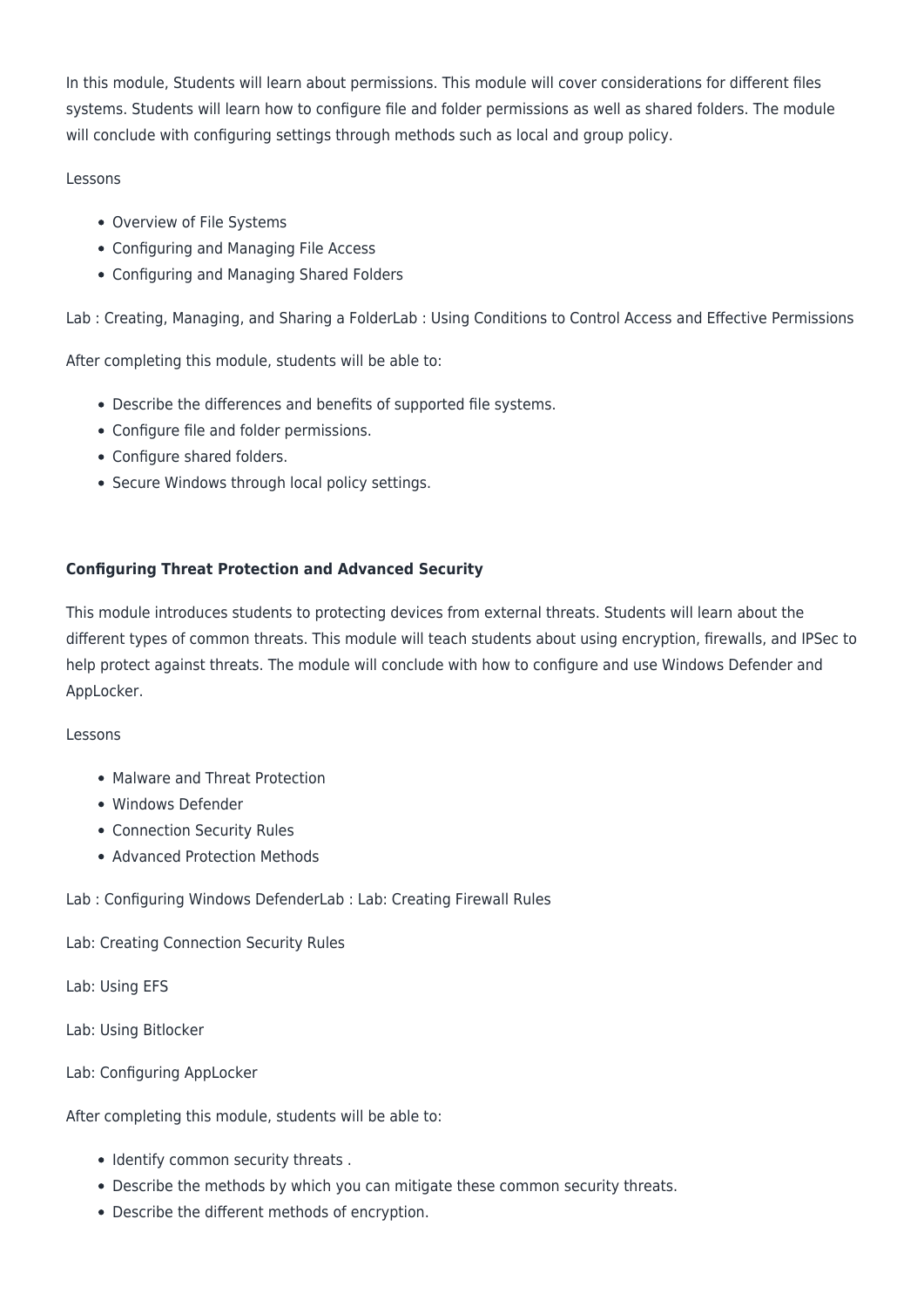- Describe how Windows firewall can secure the device.
- Describe the benefits of using IPSec.
- Describe the different features of Windows Defender.
- Describe the benefits of using AppLocker.

### **Supporting the Windows 10 Environment**

This module will cover the Windows 10 architecture and common environments. Students will be introduced to the various tools used in maintaining Windows. This module will also discuss methodologies for effectively troubleshooting issues and how to proactively manage and optimize Windows 10.

#### Lessons

- Windows Architecture
- Support and Diagnostic Tools
- Monitoring and Troubleshooting Computer Performance

### Lab : Monitoring Events

Lab : Monitoring Reliability and Performance

After completing this module, students will be able to:

- Describe the Windows architecture.
- Describe key stages in troubleshooting.
- Describe the purpose and benefits of the various tools in Windows.
- Use monitoring tools to establish a performance baseline
- Optimize performance on Windows 10 clients.

### **Troubleshooting Files & Applications**

This module helps students plan for file backup and recovery. Students will learn how to plan and configure data protection strategies and how to perform various file and system recovery methods. This module also includes common methods for troubleshooting application installation issues, compatibility issues, and resolving browser issues.

### Lessons

- File Recovery in Windows 10
- Application Troubleshooting
- Lab : Using File History to Recover Files
- Lab : Troubleshooting Desktop Apps
- Lab : Troubleshooting Application Compatibility Issues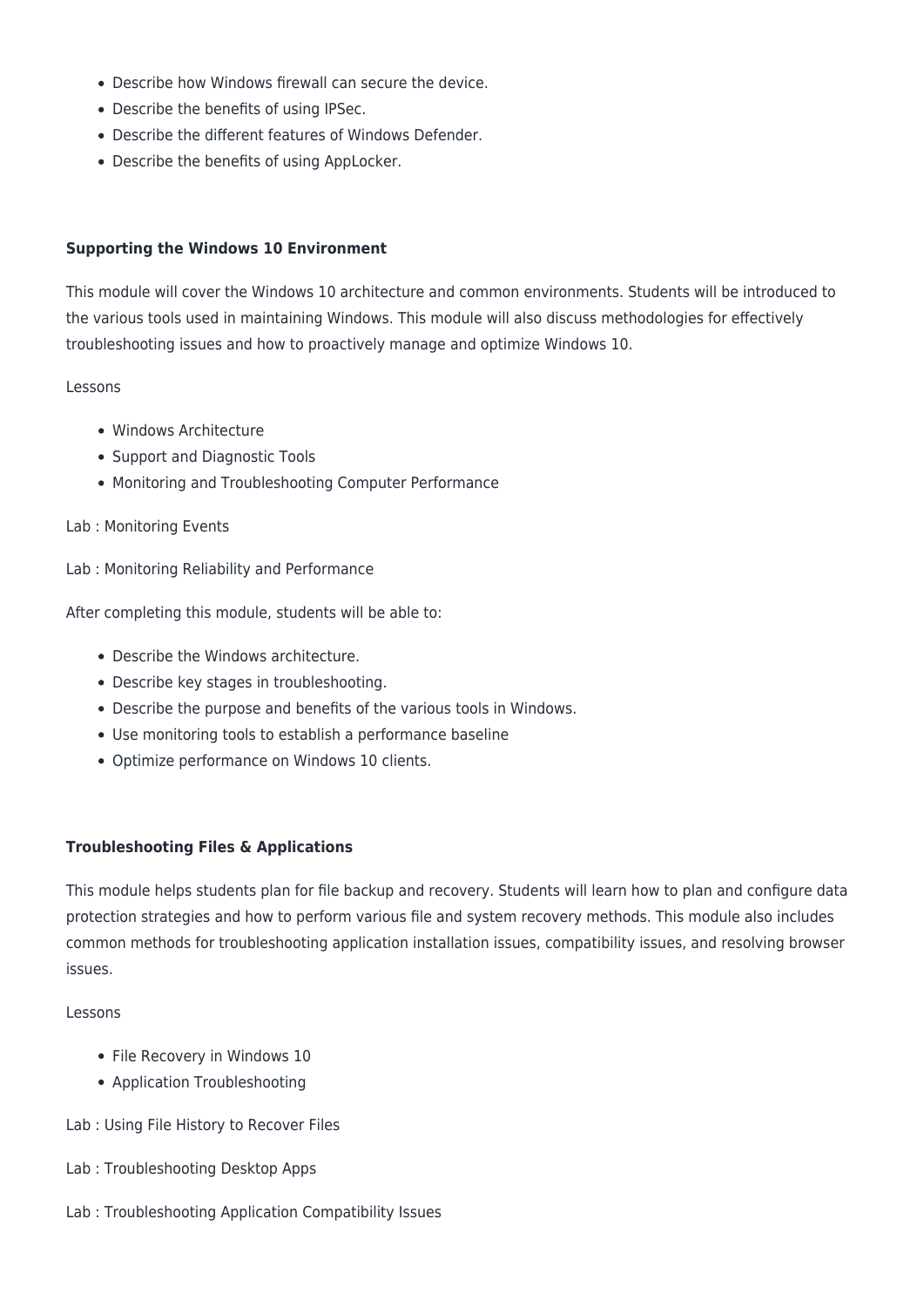## Lab : Troubleshooting Microsoft Edge Issues

After completing this module, students will be able to:

- Describe the different methods of file recovery.
- Configure Windows 10 to support individual file and system recovery.
- Recover a device using the Reset This PC function.
- Solve application compatibility issues with the Application Compatibility Toolkit.
- Troubleshoot common browser issues.

## **Troubleshooting the OS**

In this module, Students will learn how to troubleshoot startup and service issues related to the operating system. This module will teach the different startup and recovery options, and how to troubleshoot different Windows services.

## Lessons

- Troubleshooting Windows Startup
- Troubleshooting Operating System Service Issues
- Lab : Recovering using Reset This PC
- Lab : Recovering using a Restore Point

After completing this module, students will be able to:

- Describe the various methods identifying and recovering from startup issues.
- Describe when to use the various advanced startup options.
- Identify and disable a failed service.
- Identify and mitigate common locked account scenarios.

# **Troubleshooting Hardware and Drivers**

This module introduces hardware troubleshooting. Students will learn about driver management and how to troubleshoot devices. Students will also learn steps for troubleshooting system hardware and external peripherals such as USB drives and printers, including diagnostic methods and remediation.

### Lessons

- Troubleshooting Device Driver Failures
- Overview of Hardware Troubleshooting
- Troubleshooting Physical Failures